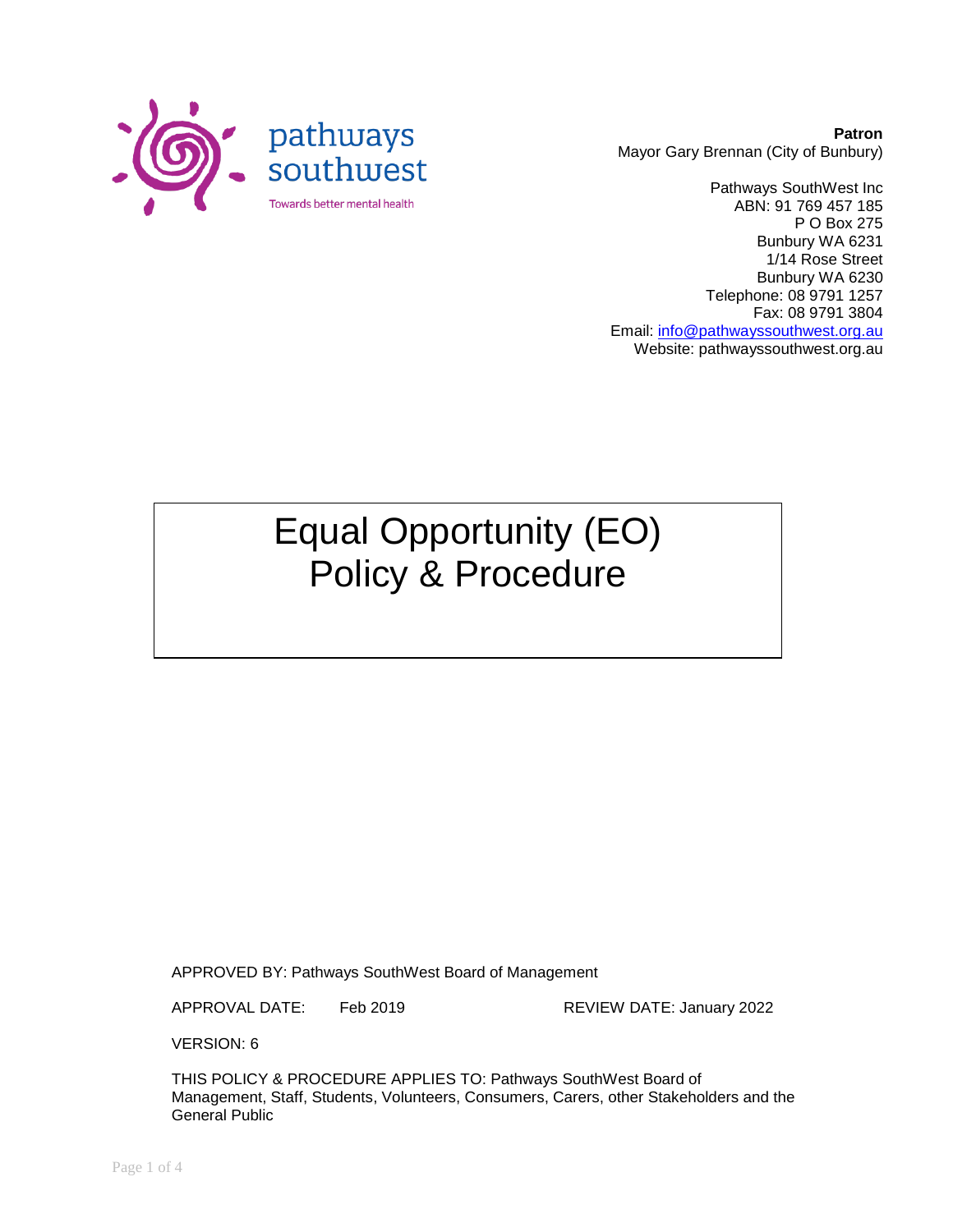## **Equal Opportunity (EO)**

### **Policy & Procedure**

#### **Policy**

Pathways SouthWest Inc is an equal opportunity employer and will provide equality in employment for all people employed or seeking employment. Every person will be given a fair and equitable chance to compete for appointment, promotion or transfer, and to pursue their career as effectively as others.

Consistent with this, Pathways SouthWest does not condone and regards as inappropriate, all forms of unlawful discrimination or vilification including that which relates to:

- sex;
- sexual harassment:
- pregnancy;
- **potential pregnancy;**
- marital/domestic status;
- **disability;**
- nace;
- social origin;
- **ethnicity;**
- **religion;**
- nationality;
- age;
- **family circumstances;**
- sexual orientation;
- **HIV/AIDS;**
- political belief or activity;
- **physical features;**
- **EXECUTE:** employer association activity;
- **trade union activity;**
- **•** breastfeeding;
- **•** profession, trade, occupation or calling;
- **medical record:**
- criminal record.

In all cases performance and competence are to be used as the basis for recruitment, performance assessment, training and development opportunities and promotions.

This policy is to be used in conjunction with the, Sexual Harassment and Equal Opportunity Act 1984 (WA) and the Australian Human Rights Commission Act 1986 .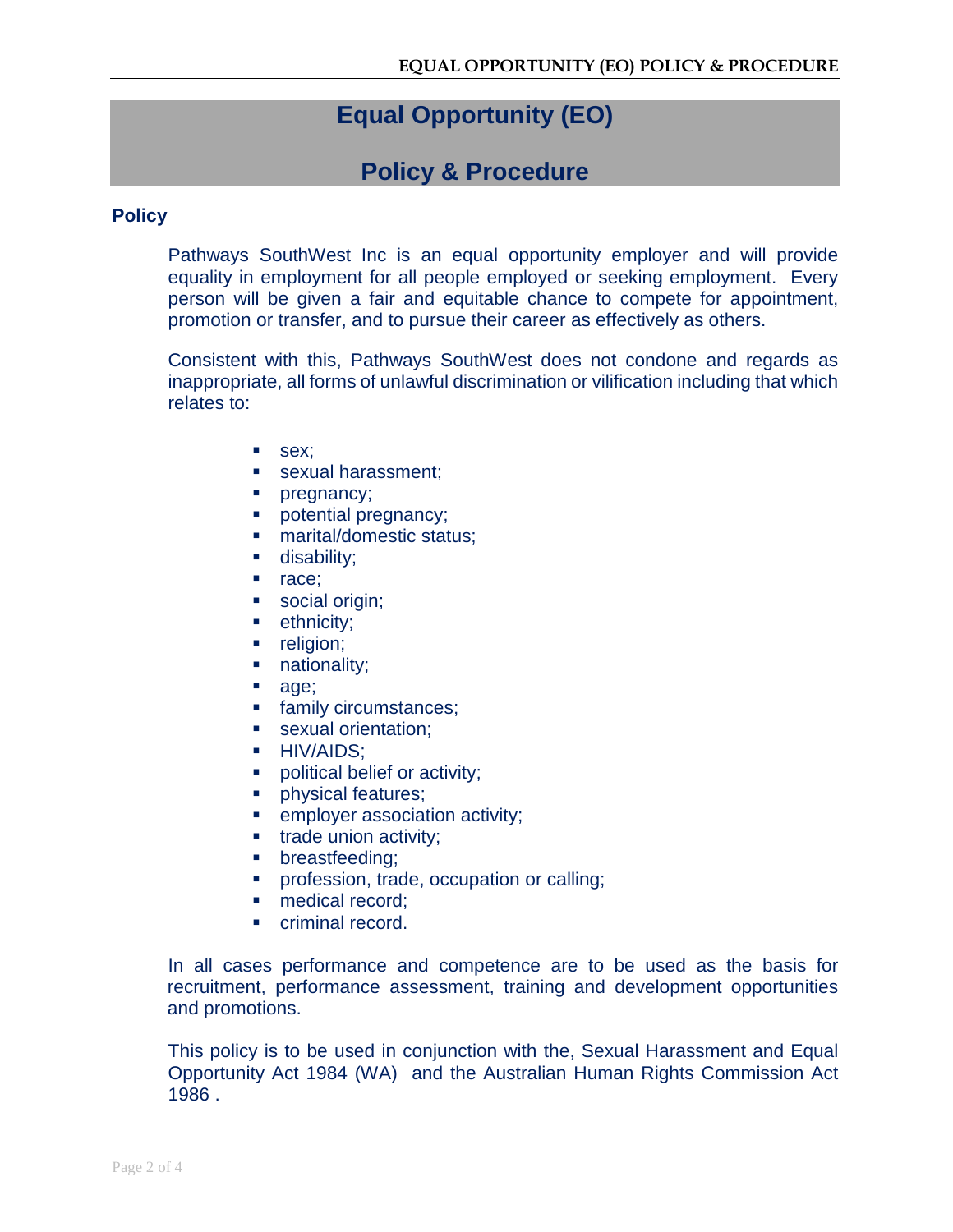#### **Definitions**

*Discrimination* is treating or proposing to treat, someone unfavourably because of a personal characteristic protected by law.

*Equal Opportunity* is ensuring that all employees are given equal access to training, promotion, appointment or any other employment related issues without regard to any factor not related to their competency and ability to perform their duties.

*Victimisation* means subjecting, or threatening to subject someone, to something detrimental because they have :

- asserted their rights, or supported someone else's rights, under discrimination or equal opportunity law
- made a complaint
- helped someone else to make a complaint
- refused to do something because it would be discrimination, sexual harassment or victimisation.

#### **Procedure**

It is the responsibility of the **Chief Executive Officer** to ensure that:

- all Managers, supervisors and staff are aware of their obligations, responsibilities and rights in relation to Equal Opportunity;
- any matter which does not comply with the principles of equal opportunity is identified and addressed as promptly and sensitively as possible;
- on-going support and guidance is provided to all employees in relation to Equal Opportunity principles and practice.

It is the responsibility of **Management** to ensure that:

- they understand and are committed to the principles and legislation relating to equal opportunity and that they are applied in the workplace;
- all decisions relating to appointment, promotion and career development are made without regard to any matters, other than the individual's inherent ability to carry out the job;
- they provide an environment which encourages EO and set an example by their own behaviour;
- all staff are aware of the EO policy.

It is the responsibility of all **Employees, Contractors and Volunteers** to ensure that:

• they treat all colleagues and service users with respect and professionalism without regard to non-relevant criteria or distinctions.